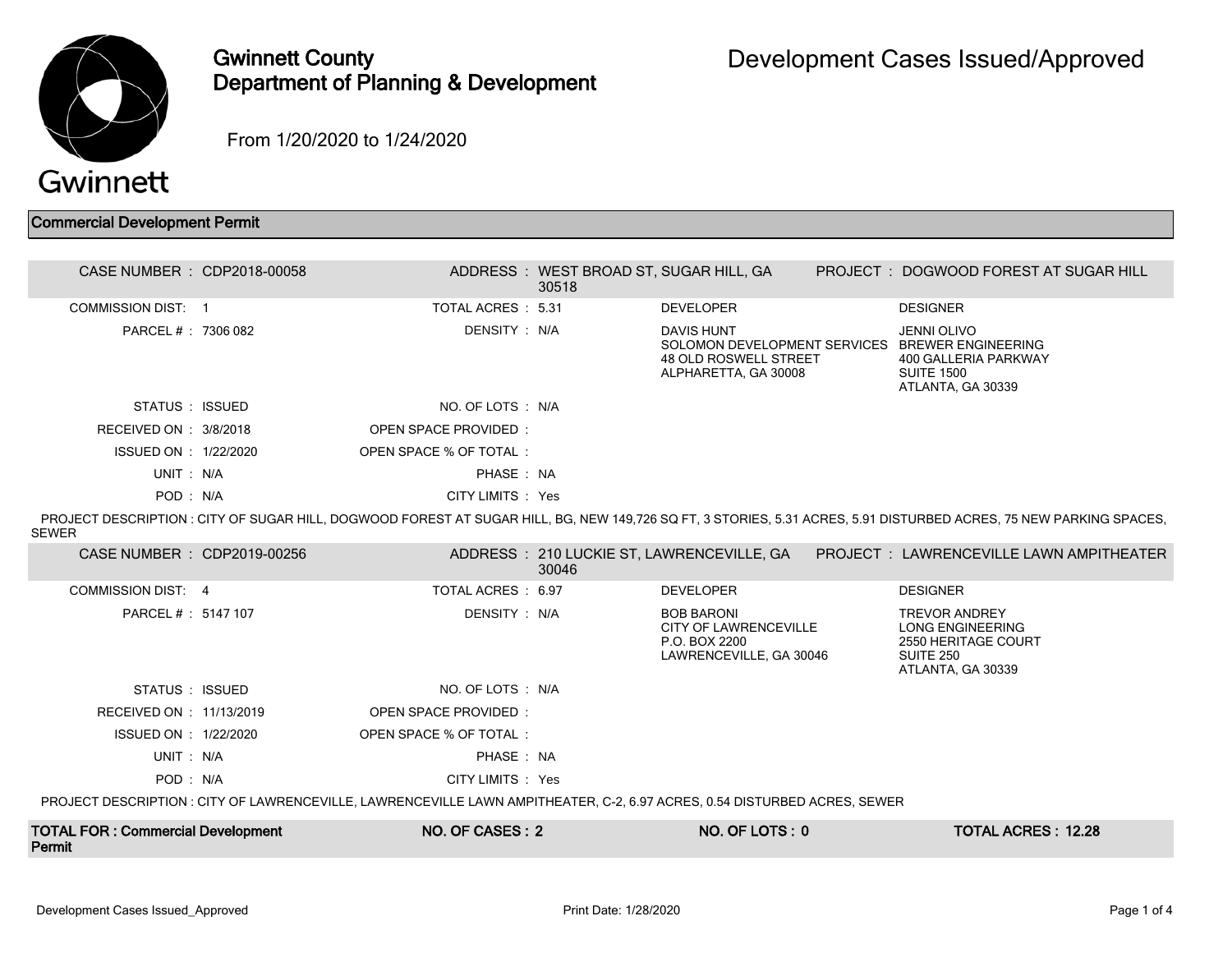## Concept Plan

| CASE NUMBER : CPL2019-00027 |                                                                                                                                                         | ADDRESS: 88 LOGANVILLE HWY, LOGANVILLE,<br>GA 30052 |                                                                                                        | PROJECT : INDEPENDENCE TRACT B POD F AND G                                                                                         |
|-----------------------------|---------------------------------------------------------------------------------------------------------------------------------------------------------|-----------------------------------------------------|--------------------------------------------------------------------------------------------------------|------------------------------------------------------------------------------------------------------------------------------------|
| COMMISSION DIST: 3          | TOTAL ACRES : 161.98                                                                                                                                    |                                                     | <b>DEVELOPER</b>                                                                                       | <b>DESIGNER</b>                                                                                                                    |
| PARCEL # : 5164 002         | DENSITY : N/A                                                                                                                                           |                                                     | IAN YOUNG<br>FORESTAR GROUP. INC.<br>3330 CUMBERLAND BOULEVARD, S.E.<br>SUITE 275<br>ATLANTA, GA 30339 | MATT KACZENSKI<br><b>PLANNERS AND ENGINEERS</b><br>COLLABORATIVE<br>350 RESEARCH COURT<br>SUITE 200<br>PEACHTREE CORNERS, GA 30092 |
| STATUS : AUTHORIZED         | NO. OF LOTS : 203                                                                                                                                       |                                                     |                                                                                                        |                                                                                                                                    |
| RECEIVED ON : 10/17/2019    | OPEN SPACE PROVIDED:                                                                                                                                    |                                                     |                                                                                                        |                                                                                                                                    |
| ISSUED ON : 1/23/2020       | OPEN SPACE % OF TOTAL:                                                                                                                                  |                                                     |                                                                                                        |                                                                                                                                    |
| UNIT: N/A                   | PHASE:                                                                                                                                                  |                                                     |                                                                                                        |                                                                                                                                    |
| POD: N/A                    | CITY LIMITS : No                                                                                                                                        |                                                     |                                                                                                        |                                                                                                                                    |
|                             | PROJECT DESCRIPTION : SINGLE FAMILY SUBDIVISION, TRACT B POD F AND G, R-75 AND R-100 PER RZR2015-00004 AND CIC2018-00001, 203 LOTS, 161.98 ACRES, SEWER |                                                     |                                                                                                        |                                                                                                                                    |

TOTAL FOR : Concept Plan NO. OF CASES : 1 NO. OF CASES : 1 NO. OF LOTS : 203 TOTAL ACRES : 161.98

## Exemption Plat

| CASE NUMBER : XPL2019-00069 |                                                                             |                    | ADDRESS : 3292 OLD THOMPSON MILL RD.<br><b>BUFORD, GA 30519</b> |                                                                                      | PROJECT: MUETZELFELD, BRET                                                                                                  |
|-----------------------------|-----------------------------------------------------------------------------|--------------------|-----------------------------------------------------------------|--------------------------------------------------------------------------------------|-----------------------------------------------------------------------------------------------------------------------------|
| COMMISSION DIST: 4          |                                                                             | TOTAL ACRES : 5.59 |                                                                 | <b>DEVELOPER</b>                                                                     | <b>DESIGNER</b>                                                                                                             |
| PARCEL # : 1003 015         |                                                                             | DENSITY : N/A      |                                                                 | <b>BRET MUETZELFELD</b><br><b>36 EAST MAIN STREET</b><br>SUITE C<br>BUFORD, GA 30518 | <b>BRIAN SUTHERLAND</b><br><b>GEORGIA PREMIER LAND SERVICES. INC.</b><br>3010 HAMILTON MILL ROAD<br><b>BUFORD, GA 30519</b> |
| STATUS APPROVED             |                                                                             | NO. OF LOTS : 3    |                                                                 |                                                                                      |                                                                                                                             |
| RECEIVED ON : 12/3/2019     | OPEN SPACE PROVIDED:                                                        |                    |                                                                 |                                                                                      |                                                                                                                             |
| ISSUED ON : 1/22/2020       | OPEN SPACE % OF TOTAL:                                                      |                    |                                                                 |                                                                                      |                                                                                                                             |
| UNIT: N/A                   |                                                                             | PHASE:             |                                                                 |                                                                                      |                                                                                                                             |
| POD: N/A                    |                                                                             | CITY LIMITS : No   |                                                                 |                                                                                      |                                                                                                                             |
|                             | PROJECT DESCRIPTION : MUETZELFELD, BRET, RA-200, 3 LOTS, 5.59 ACRES, SEPTIC |                    |                                                                 |                                                                                      |                                                                                                                             |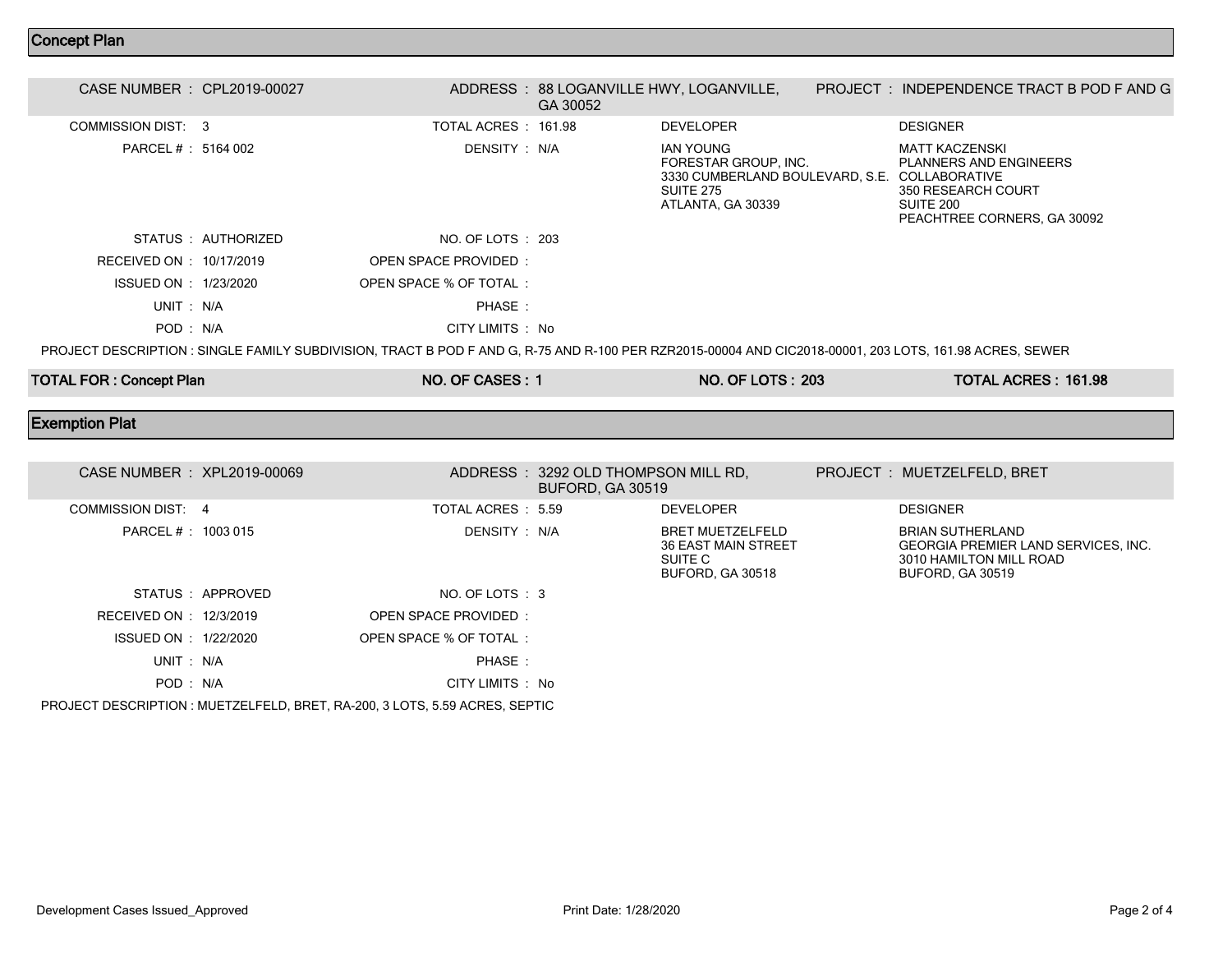| CASE NUMBER : XPL2020-00009           |                  |                                                                                            | GA 30518          | ADDRESS: 5965 LANIER HEIGHTS CIR, BUFORD,                                                                     | PROJECT : SCHROEDER, DAVID (XPL)                                                                                                              |  |
|---------------------------------------|------------------|--------------------------------------------------------------------------------------------|-------------------|---------------------------------------------------------------------------------------------------------------|-----------------------------------------------------------------------------------------------------------------------------------------------|--|
| COMMISSION DIST: 4                    |                  | TOTAL ACRES : 1.20                                                                         |                   | <b>DEVELOPER</b>                                                                                              | <b>DESIGNER</b>                                                                                                                               |  |
| PARCEL # : 7333 006                   |                  | DENSITY : N/A                                                                              |                   | <b>BRIAN SUTHERLAND</b><br>3010 HAMILTON MILL ROD<br><b>BUFORD, GA 30519</b>                                  | <b>BRIAN SUTHERLAND</b><br>GEORGIA PREMIER LAND SURVEYING GEORGIA PREMIER LAND SURVEYING<br>3010 HAMILTON MILL ROD<br><b>BUFORD, GA 30519</b> |  |
|                                       | STATUS: APPROVED | NO. OF LOTS : 2                                                                            |                   |                                                                                                               |                                                                                                                                               |  |
| RECEIVED ON : 1/21/2020               |                  | OPEN SPACE PROVIDED:                                                                       |                   |                                                                                                               |                                                                                                                                               |  |
| ISSUED ON : 1/24/2020                 |                  | OPEN SPACE % OF TOTAL:                                                                     |                   |                                                                                                               |                                                                                                                                               |  |
| UNIT: N/A                             |                  | PHASE:                                                                                     |                   |                                                                                                               |                                                                                                                                               |  |
| POD: N/A                              |                  | CITY LIMITS : No                                                                           |                   |                                                                                                               |                                                                                                                                               |  |
|                                       |                  | PROJECT DESCRIPTION : EXEMPTION PLAT SCHROEDER, DAVID (XPL), RL, 2 LOTS, 1.2 ACRES, SEPTIC |                   |                                                                                                               |                                                                                                                                               |  |
| <b>TOTAL FOR: Exemption Plat</b>      |                  | NO. OF CASES: 2                                                                            |                   | NO. OF LOTS: 5                                                                                                | <b>TOTAL ACRES: 6.79</b>                                                                                                                      |  |
|                                       |                  |                                                                                            |                   |                                                                                                               |                                                                                                                                               |  |
|                                       |                  |                                                                                            |                   |                                                                                                               |                                                                                                                                               |  |
| <b>Subdivision Development Permit</b> |                  |                                                                                            |                   |                                                                                                               |                                                                                                                                               |  |
| CASE NUMBER : SDP2018-00046           |                  |                                                                                            | LILBURN, GA 30047 | ADDRESS: 4951 LILBURN STONE MOUNTAIN RD.                                                                      | PROJECT : PARKVIEW EAST                                                                                                                       |  |
| <b>COMMISSION DIST: 2</b>             |                  | TOTAL ACRES : 52.30                                                                        |                   | <b>DEVELOPER</b>                                                                                              | <b>DESIGNER</b>                                                                                                                               |  |
| PARCEL # : 6113 007                   |                  | DENSITY : N/A                                                                              |                   | <b>WAYNE MOREHEAD</b><br><b>SEED CAPITAL INVESTMENTS</b><br>3112 MAIN STREET<br>SUITE 200<br>DULUTH, GA 30096 | <b>MAX BLOOM</b><br><b>GASKINS ENGINEERING</b><br>558 OLD NORCROSS ROAD<br>LAWRENCEVILLE, GA 30046                                            |  |
| STATUS : ISSUED                       |                  | NO. OF LOTS: 136                                                                           |                   |                                                                                                               |                                                                                                                                               |  |
| RECEIVED ON : 12/13/2018              |                  | <b>OPEN SPACE PROVIDED:</b>                                                                |                   |                                                                                                               |                                                                                                                                               |  |
| ISSUED ON : 1/24/2020                 |                  | OPEN SPACE % OF TOTAL:                                                                     |                   |                                                                                                               |                                                                                                                                               |  |
| UNIT: N/A                             |                  | PHASE: NA                                                                                  |                   |                                                                                                               |                                                                                                                                               |  |

PROJECT DESCRIPTION : CITY OF LILBURN, PARKVIEW EAST, R-1, 136 LOTS, 52.3 ACRES, 43.3 DISTURBED ACRES, SEWER